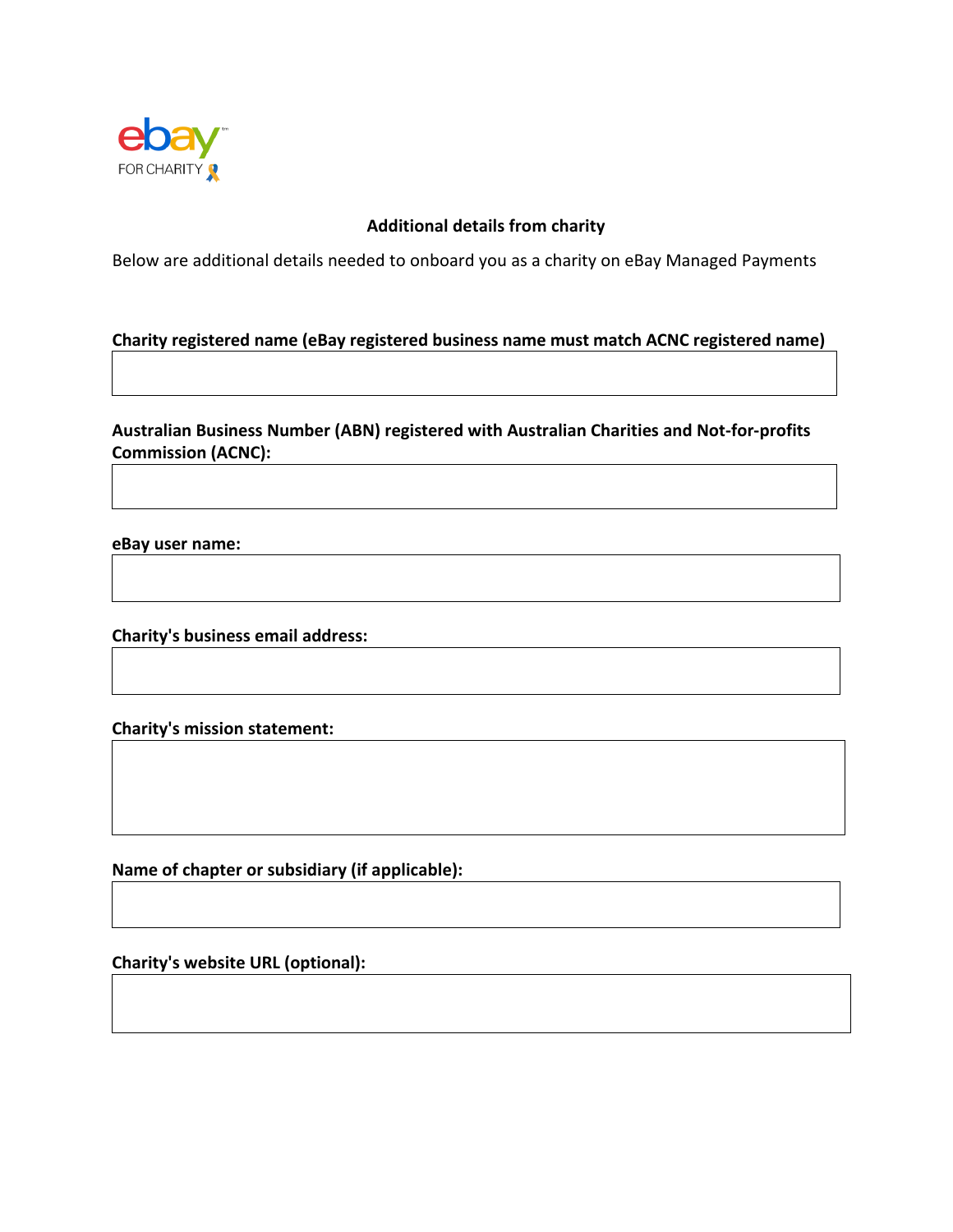# **Choose up to three of the following cause areas:**

| Employment & Professional Assoc.      | Disaster Relief       | Health & Medicine              |
|---------------------------------------|-----------------------|--------------------------------|
| Housing, Homeless & Hunger            | Animals               | <b>Human Services</b>          |
| Children & Youth Development          | Arts & Culture        | Military & Veterans            |
| <b>Crime Prevention &amp; Justice</b> | Environment           | <b>Schools &amp; Education</b> |
| Philanthropy, Grants, Other           | International         | Sports & Recreation            |
| Religion & Spirituality               | Society & Communities | Science & Research             |

| <b>Primary (Required)</b> | <b>Second (Optional)</b> | Third (Optional) |  |
|---------------------------|--------------------------|------------------|--|
|                           |                          |                  |  |

## **Donor base - select all that apply: Individual, Government, Business and/or Other**

# **Estimated monthly volume of donations for your charity (select one):**

| \$0 - \$100,000                  |  |
|----------------------------------|--|
| $\frac{15100,001 - $500,000}{0}$ |  |
| \$500,001 - \$1 Million          |  |
| Greater than \$1 Million         |  |

### **Volunteer base (select one):**

| $1 - 10$ |  |
|----------|--|
| 10-50    |  |
| 50-100   |  |
| $>100$   |  |

#### **Listing categories (select up to two):**

| <b>Primary (required)</b> | Secondary (optional) |  |
|---------------------------|----------------------|--|
|                           |                      |  |

| Cars, Bikes, Boats                        |       | Stamps          | <b>Musical Instruments</b>      | Food & Drinks         |
|-------------------------------------------|-------|-----------------|---------------------------------|-----------------------|
| Home & Garden                             |       | Collectables    | Lots More                       | Books, Magazines      |
| <b>Gift Cards &amp; Vouchers</b>          |       | <b>Books</b>    | <b>Phones &amp; Accessories</b> | <b>Movies</b>         |
| Video Games & Consoles                    |       | Industrial      | Pottery, Glass                  | <b>Music</b>          |
| Home Appliances                           |       | Crafts          | <b>Home Entertainment</b>       | Cameras               |
| <b>Computers/Tablets &amp; Networking</b> |       | <b>Services</b> | <b>Business</b>                 | <b>Sporting Goods</b> |
| Clothing, Shoes & Accessories             |       | Dolls, Bears    | Jewellery & Watches             | Electronics           |
| Pet Supplies                              | Coins | Art             | Toys, Hobbies                   | Antiques              |
| Vehicle Parts & Accessories               |       | Baby            | Health & Beauty                 | Tickets, Travel       |